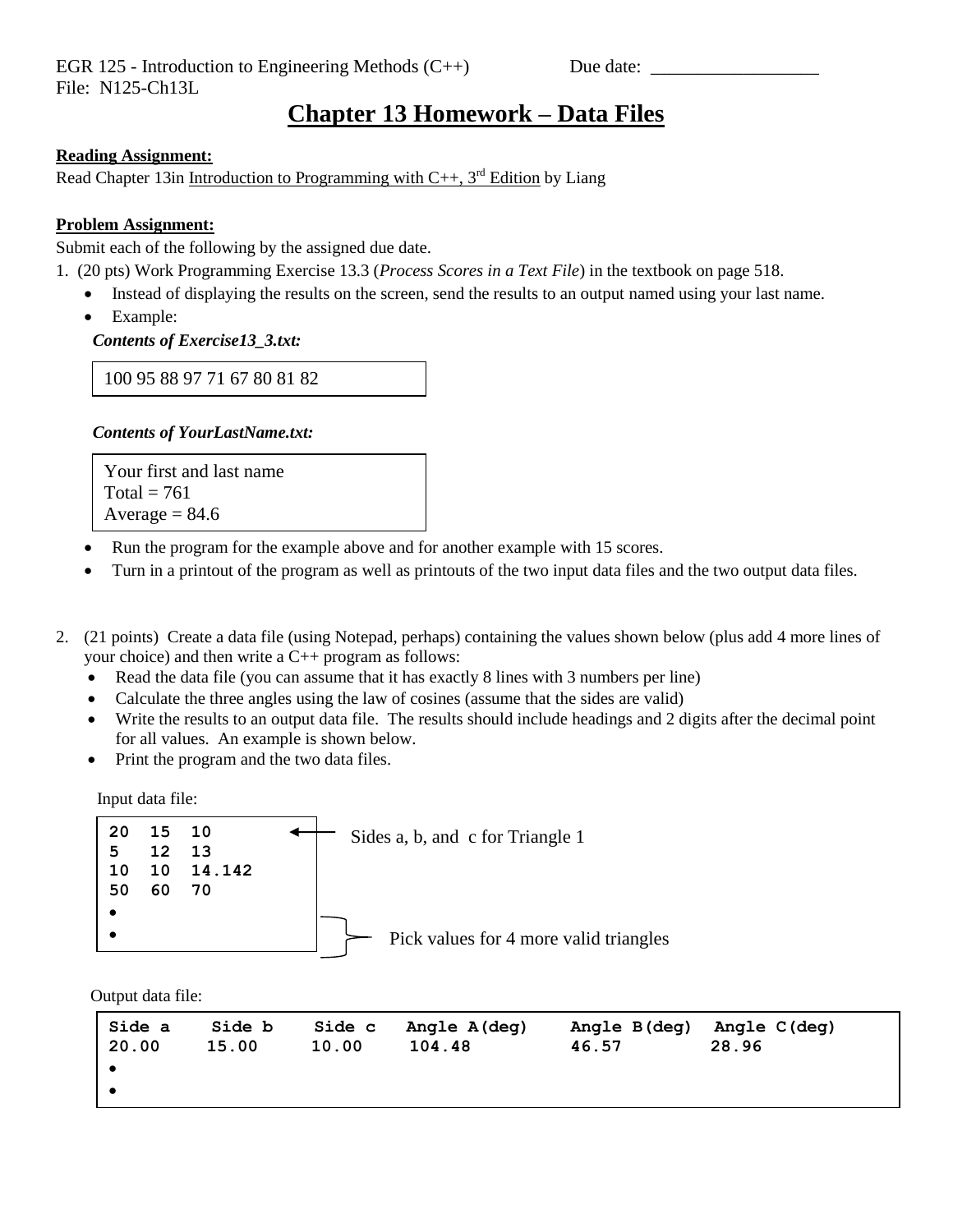- 3. (20 points) Download the file BigData.dat from the course Blackboard site. Write a C++ program to read the file (assume that you do not know the number of values in the file) and determine (and display) each of the following:
	- The number of values in the file
	- The largest value in the file
	- The smallest value in the file
	- The number of negative numbers in the file
	- The number of values in the file that are between 100 and 200
- 4. (21 points) Create a data file containing around (but not exactly) 100 integers. The numbers should be on multiple lines in the file, but do not include the same number of integers on each line of the file. Write a C++ program to read the integers into an array with a max size of 200 (i.e., search for eof marker). The program should then determine and display (on the computer screen) the average value of the numbers (a real value), the number of integers greater than the average, and the number of integers less than the average. Print the program, the data file, and the output.

# *(Problem 5 is on the following two pages)*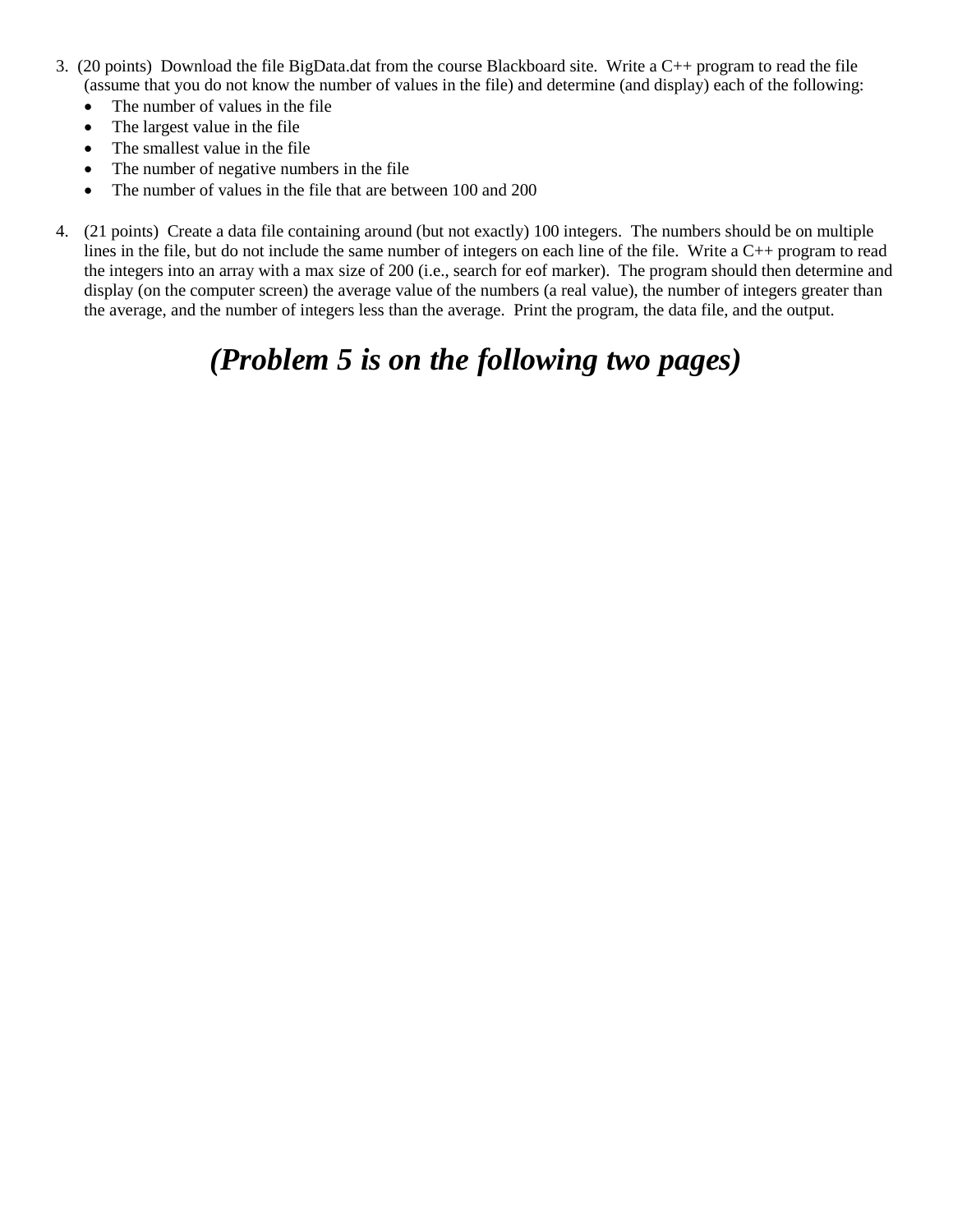5. (18 pts) Determine **by hand** the output of each program listed on the following pages using the data files shown below.

**2.0 3 4.0 5 6.0 7** Contents of E:dat1.in: **9-15-20** Contents of E:dat2.in: **acrtjprltoiu owhfdrtnfres dnzzpogquse** Contents of E:dat3.in:

| C++ Program                                                                     | Output                          |
|---------------------------------------------------------------------------------|---------------------------------|
| $\frac{1}{2}$ Problem 5A                                                        |                                 |
| #include <iostream></iostream>                                                  |                                 |
| $\#$ include <fstream></fstream>                                                |                                 |
| using namespace std;                                                            |                                 |
| int main (void)                                                                 |                                 |
|                                                                                 |                                 |
| double x,y,z;                                                                   |                                 |
| ifstream infile("E:dat1.in");                                                   |                                 |
| infile $>> x >> y >> z$ ;                                                       | $z =$                           |
| $\text{cout} \ll "x = " \ll x \ll \text{endl} \ll "y = " \ll y \ll \text{endl}$ |                                 |
| $<<$ "z = " $<<$ z $<<$ endl;                                                   |                                 |
| infile.close();                                                                 |                                 |
| return 0;                                                                       |                                 |
|                                                                                 |                                 |
| // Problem 5B                                                                   |                                 |
| #include <iostream></iostream>                                                  |                                 |
| #include <fstream></fstream>                                                    |                                 |
| using namespace std;                                                            |                                 |
| int main (void)                                                                 |                                 |
|                                                                                 | $x = \overline{\qquad \qquad }$ |
| int $x, z$ ;                                                                    |                                 |
| double y;                                                                       |                                 |
| ifstream infile("E:dat1.in");                                                   |                                 |
| infile $>> x >> y >> z$ ;                                                       | $z =$                           |
| $\text{cout} \ll "x = " \ll x \ll \text{endl} \ll "y = " \ll y \ll \text{endl}$ |                                 |
| $<<$ "z = " $<<$ z $<<$ endl;                                                   |                                 |
| infile.close();                                                                 |                                 |
| return 0;                                                                       |                                 |
|                                                                                 |                                 |
| // Problem 5C                                                                   |                                 |
| #include <iostream></iostream>                                                  |                                 |
| #include <fstream></fstream>                                                    |                                 |
| using namespace std;                                                            |                                 |
| int main (void)                                                                 | $x = \underline{\qquad}$        |
|                                                                                 |                                 |
| int $x, y, z$ ;                                                                 | $y =$                           |
| ifstream infile("E:dat2.in");                                                   |                                 |
| infile $>> x >> y >> z$ ;                                                       | $z = \underline{\qquad}$        |
| cout << "x = " << x << endl << "y = " << y << endl                              |                                 |
| $<<$ "z = " $<<$ z $<<$ endl;                                                   |                                 |
| infile.close();                                                                 |                                 |
| return $0$ ;                                                                    |                                 |
|                                                                                 |                                 |